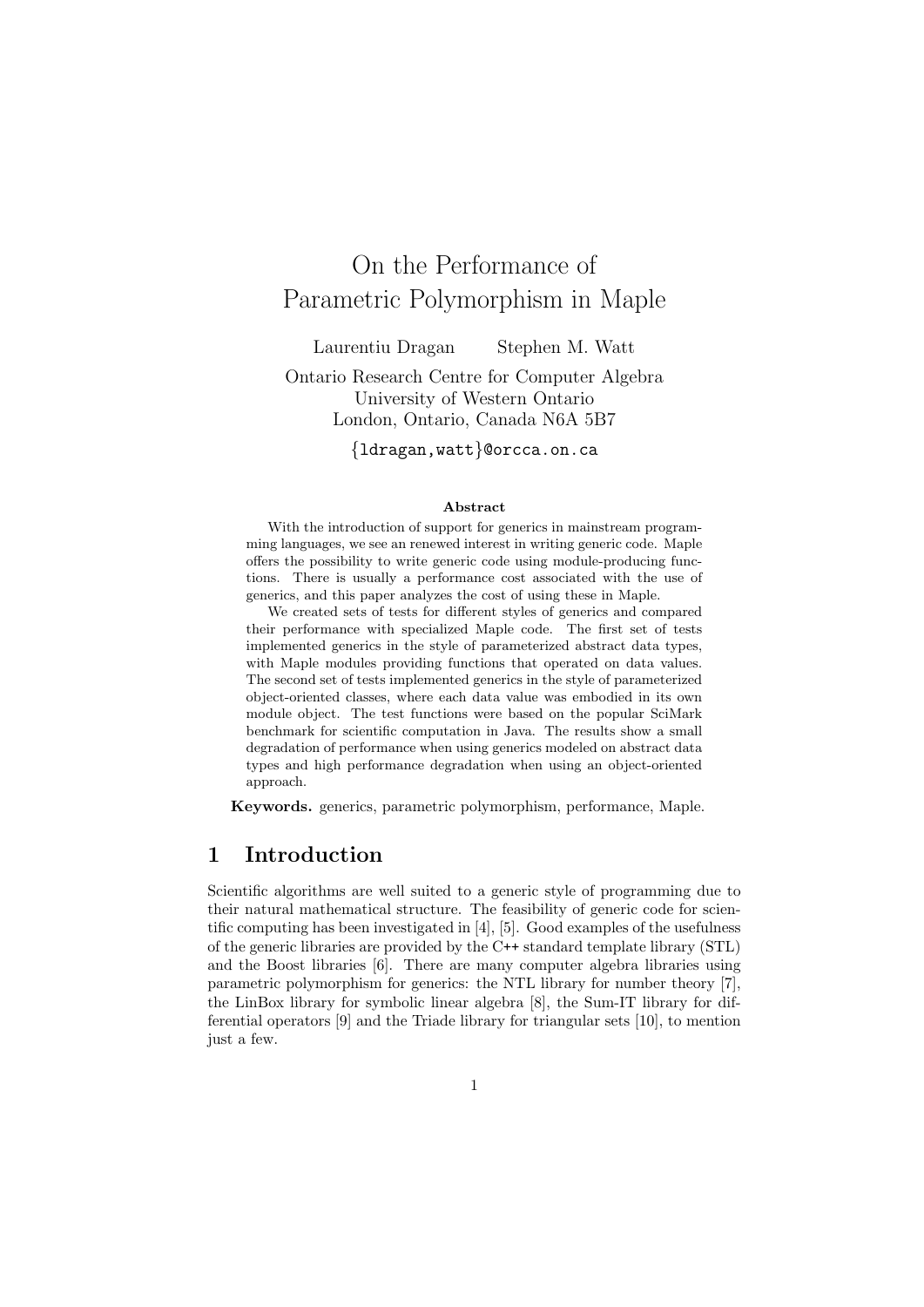We believe that programming generically using parametric polymorphism is an important abstraction technique that can simplify code, allow more reuse and improve maintainability. Naive implementations of generic code typically do not perform as well as specialized code, but optimizers can make significant improvements and minimize the extra cost.

One of the prerequisites for wider adoption of generic code is a clear understanding of its cost. To address this question in a wider setting we have developed "SciGMark" a benchmark for generics in scientific computing. This is an extension of the well-known SciMark benchmark [3] to use generics. This benchmark suite contains various language implementations of a number of mathematical test problems. The first version of SciGMark contains the problems from SciMark for Java, C++, C# and Aldor in both specialized and generic form.

As described in the "Advanced Programming Guide" [11], Maple offers support for generic programming using modules produced by functions. It is the purpose of this paper to investigate the cost this incurs and the potential performance that may be gained through optimization. To conduct this analysis, we re-implemented our existing SciGMark test suite in Maple to compare the performance of specialized and generic programs. We produced two versions, corresponding to the object-oriented and the abstract data type models of computation. The object-oriented tests pair data with operations and the abstract data type tests separate the data from the operations. We show the results obtained for this benchmark, comparing the generic object-oriented, the generic abstract data type and the specialized versions. The environment provided by Maple is interpreted and, as a result, the overall performance of code is slower than the performance for the other general purpose languages used in our SciG-Mark test. It is not our intention, however, to compare Maple against Java, C++, C# and Aldor. Our goal, rather, is to investigate the implications of writing generic code in Maple.

This remainder of the paper is organized as follows: Section 2 is a brief description of SciGMark with its tests. Section 3 presents the implementation details of SciGMark in Maple. Section 4 shows the results obtained. Finally, Section 5 presents the conclusions.

# 2 SciGMark, a Generic SciMark

SciMark [3] is a Java benchmark for scientific and numerical computing and has been ported to C++ and C#. It measures several computational kernels and determines a composite score in approximate MFlops (Millions of FLoating point Operations Per Second). The computational kernels include the following:

Fast Fourier transform (FFT) performs a one-dimensional forward transform of 4K complex numbers. This kernel exercises complex arithmetic, shuffling, non-constant memory references and trigonometric functions.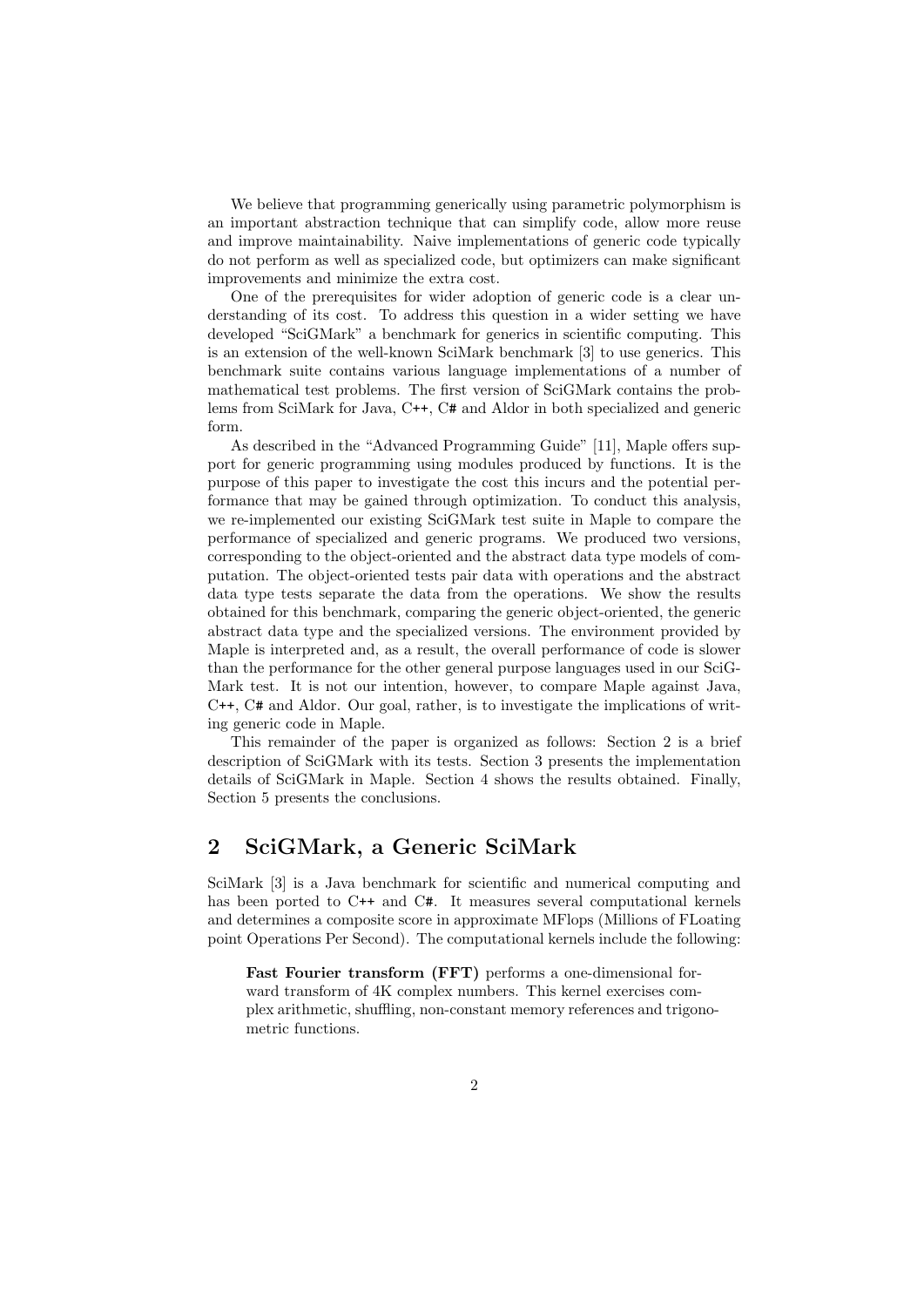**Jacobi successive over-relaxation (SOR)** on a  $100x100$  grid exercises typical access patterns in finite difference applications, for example, solving Laplace's equation in 2D with Dirichlet boundary conditions. The algorithm exercises basic "grid averaging" memory patterns, where each  $A(i,j)$  is assigned an average weighting of its four nearest neighbors.

Monte Carlo integration approximates the value of  $\pi$  by computing the integral of the quarter circle  $y = \sqrt{1-x^2}$  on [0,1]. It chooses random points within the unit square and computes the ratio of those within the circle. The algorithm exercises random-number generators, synchronized function calls, and function inlining.

Sparse matrix multiply uses an unstructured sparse matrix stored in compressed-row format with a prescribed sparsity structure. This kernel exercises indirection addressing and non-regular memory references.

Dense LU matrix factorization computes the LU factorization of a dense 100x100 matrix using partial pivoting. This exercises linear algebra kernels (BLAS) and dense matrix operations. The algorithm is the right-looking version of LU with rank-1 updates.

We have developed SciGMark [1] as an extension to SciMark using *generic* versions of the tests present in SciMark. This allows us to measure the difference in performance between generic and specialized code. The individual kernels are re-written to operate over a generic numerical type supporting the ring operations  $(+, -, \times, /,$  zero, one). The current version implements a wrapper for double precision floating point numbers and this is used to instantiate the tests. The tests may also be run in single or multiple precision, or using exact arithmetic by instantiating them with another numerical ring.

# 3 A Maple Version of SciGMark

Parametric polymorphism can be achieved in Maple using module-producing functions. The basic mechanism is to write a function that takes one or more modules as parameters and produces a module as its result. The module produced uses operations from the parameter modules to provide abstract algorithms in a generic form. The following is a simple example:

```
MyGeneratorType := proc(R)module ()
         export f, g;
         # Here f and g can use u and v from R.
         f := proc(a, b) foo(R:-u(a), R:-v(b)) end;g := \text{proc}(a, b) \text{geo}(R:-u(a), R:-v(b)) \text{end};end module
end proc:
```
3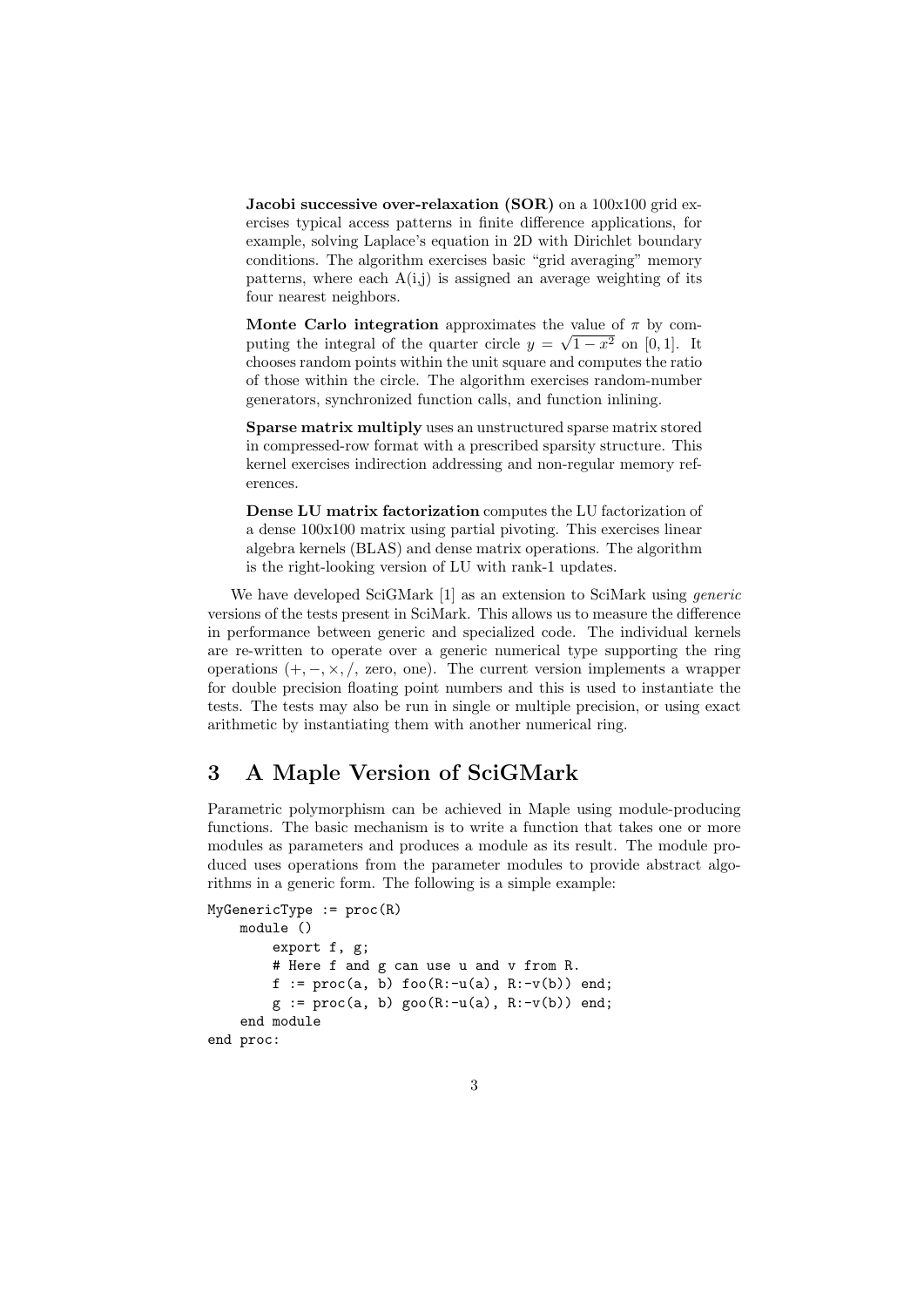We investigated two ways of using this basic idea to provide generics:

- The first way the "object oriented"  $(00)$  approach represented each value as a module. This module had a number of components, including fields (locals or exports) for the data and for the operations supported. Each value would be represented by its own constructed module.
- The second way the "abstract data type" (ADT) approach represented each value as some data object, manipulated by operations from some module. One module was shared by all values belonging to each type, and the module provided operations only. The data was free-standing.

We produced two Maple versions of SciGMark: one for each of these approaches. In both the OO and ADT versions, the SciGMark kernels use numerical operations from a generic parameter type. For the concrete instantiation of this parameter, we created the module "DoubleRing" as a wrapper for floating point.

The code for the OO version of DoubleRing is as follows:

```
DoubleRing := proc(val::float)
    local Me;
    Me := module()export v, a, s, m, d, gt, zero, one,
                coerce, absolute, sine, sqroot;
         v := val;a := (b) -> DoubleRing(Me:-v + b:-v);
         s : = (b) \rightarrow DoubleRing(Me:-v - b:-v);m : = (b) \rightarrow DoubleRing(Me:-v * b:-v);d := (b) \rightarrow DoubleRing(Me:-v / b:-v);
         gt := (b) -> Me:-v > b:-v;
         zero := () \rightarrow DoubleRing(0.0);
         one := () \rightarrow DoubleRing(1.0);
         coerce := () \rightarrow Me:-v;
         absolute:= () \rightarrow DoubleRing(abs(v));sine := () -> DoubleRing(sin(v));
         sqroot := () \rightarrow DoubleRing(sqrt(v));end module:
    return Me;
end proc:
```
This version simulates the object-oriented model by storing the value and the operations in a module. Each call to DoubleRing produces a new module that stores its own value. The exports  $a$ ,  $s$ ,  $m$  and  $d$  correspond to addition, subtraction, multiplication and division. We chose these names, rather than  $'$ + $'$ ,  $'$ - $'$ , '\*' and '/', since Maple's support for overloading basic operations is rather awkward and we were not producing a piece of code for general distribution. The last two functions, sine and sqroot, are used only by the FFT kernel to replace complex operations and to test the correctness of the results.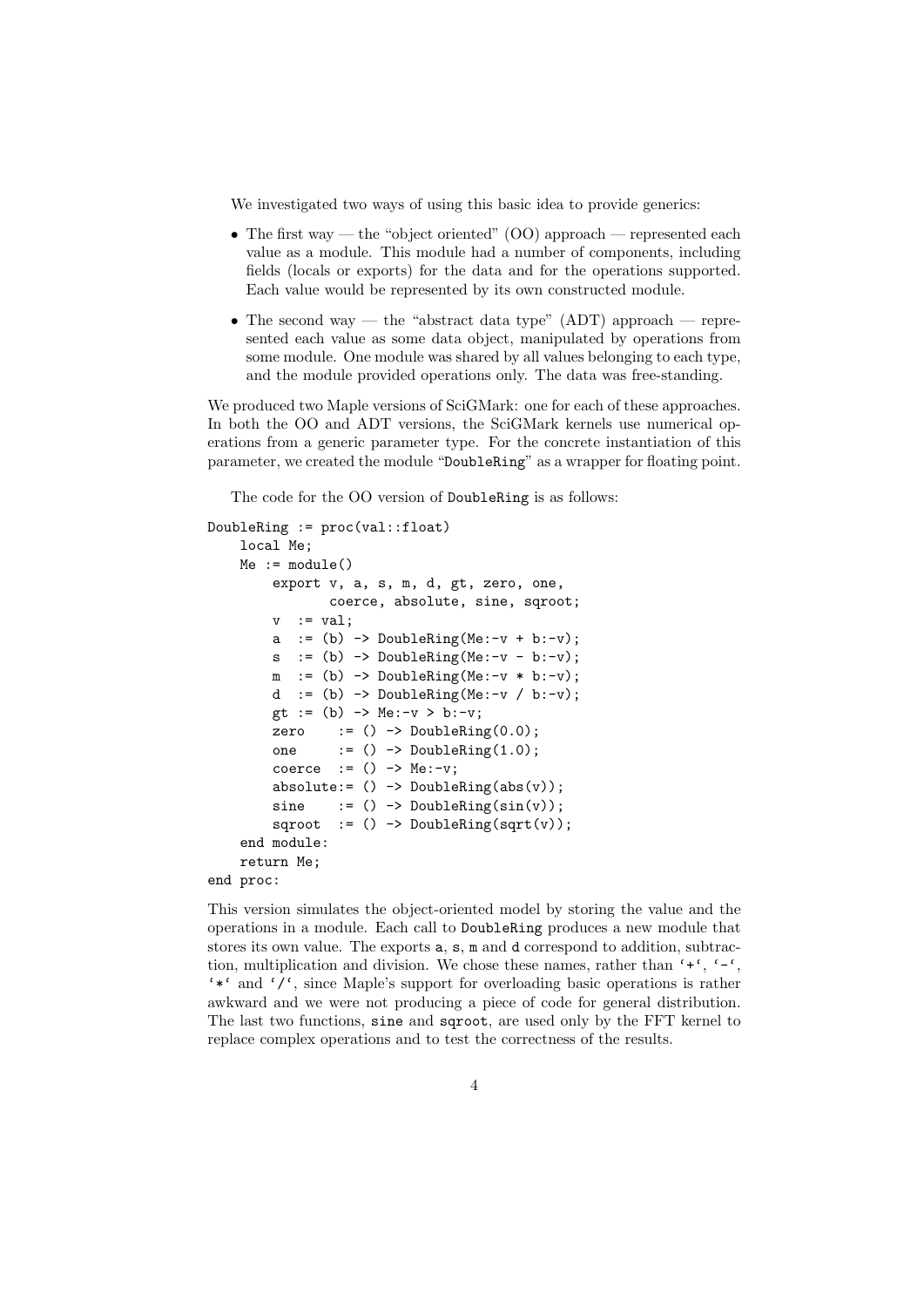The code for the ADT version of DoubleRing is as follows:

```
DoubleRing := module()
     export a, s, m, d, zero, one,
             coerce, absolute, sine, gt, sqroot;
     a := (a, b) -> a + b;
     s := (a, b) -> a - b;
    m := (a, b) \rightarrow a * b;d := (a, b) -> a / b;
    gt := (a, b) \rightarrow a \rightarrow b;zero := () \rightarrow 0.0;
    one := () \rightarrow 1.0;coerce := (a::float) \rightarrow a;
    absolute := (a) \rightarrow abs(a);
    sine := (a) \rightarrow \sin(a);sqroot := (a) \rightarrow sqrt(a);end module:
```
It can be seen that this approach does not store the data; it provides only the operations. As a convention, one must coerce the float type to the representation used by the module. In this case the representation used is exactly float (as can be seen from the coerce function). The DoubleRing module is created only once when the module for each kernel is created.

Each SciGMark kernel exports an implementation of its algorithm and a function to compute the estimated floating point instruction rate. Each of the kernels is parametrized by a module, R, that abstracts the numerical type. An example of this structure is as follows:

```
gFFT := proc(R)module()
        export num_flops, transform, inverse;
        local transform_internal, bitreverse;
        num_flops := \ldots;transform := proc(data::array) ... end proc;
        inverse := proc(data::array) ... end proc;
        transform_internal := proc(data, direction) ... end proc;
        bitreverse := proc(data::array) ... end proc;
    end module:
```
end proc:

The high-level structure of the implementation is the same in both the OO and ADT generic cases. The detailed implementations of the functions in the module are different, however. An example of the same piece of code in all three cases is shown in Table 1. One can see that the specialized version makes use of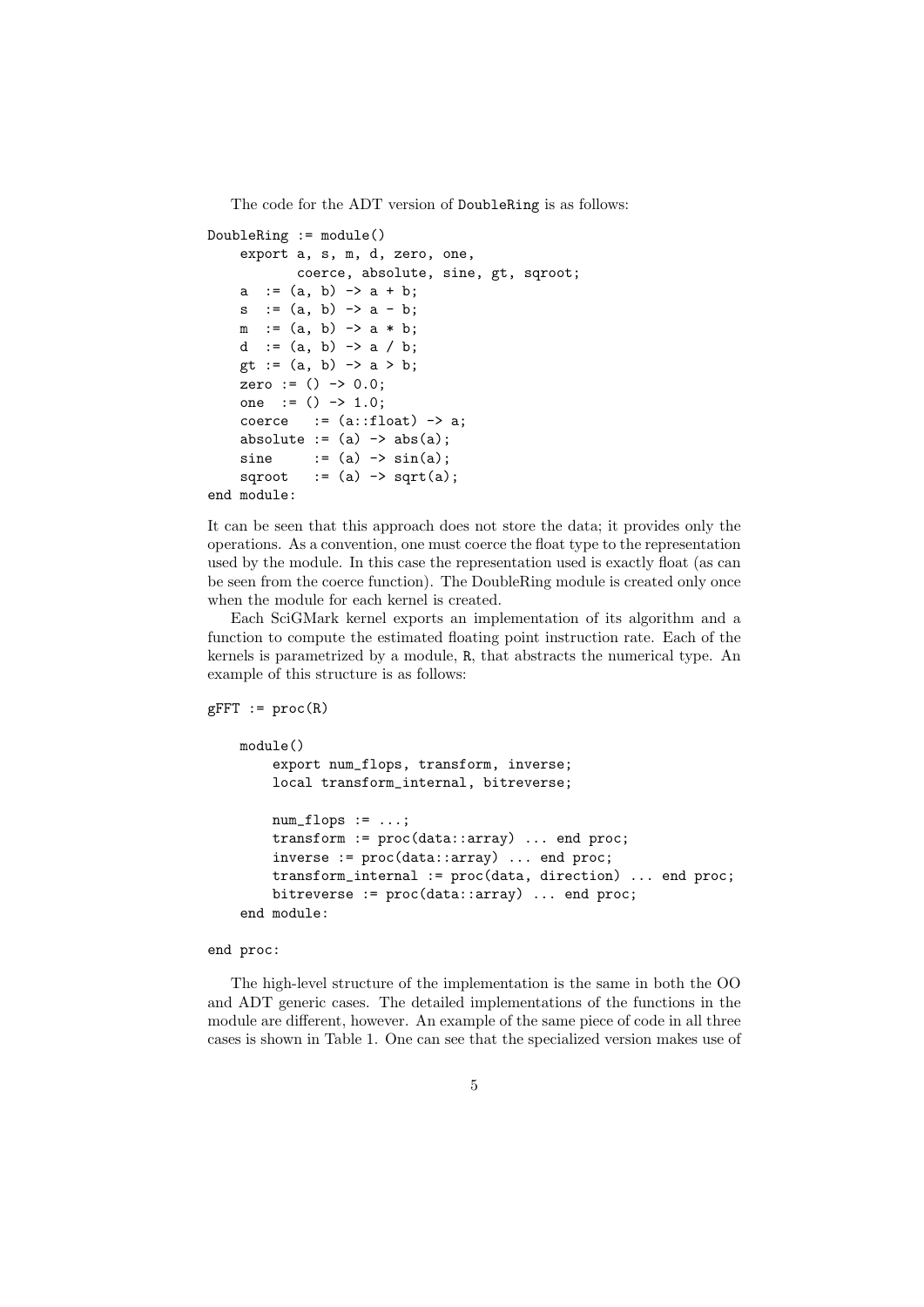| Model           | Code                                                            |
|-----------------|-----------------------------------------------------------------|
| Specialized     | x*x + y*y                                                       |
| Object-Oriented | $(x:-m(x):-a(y:-m(y))):-coerce()$                               |
|                 | Abstract Data Type   R: -coerce (R: -a(R: -m(x,x), R: -m(y,y))) |

Table 1: Differences in implementation of specialized and generic code

the built-in Maple operations. In this case, the values use Maple's native floating point representation. The other two versions make use of exported operations from R, which in our case is given by DoubleRing. The object-oriented model uses a module instance to obtain the operations associated with the data. One can see that in the object-oriented model the variables are themselves modules and are used to find the operations. On the other hand, the abstract data type model uses a module for the operations that is not connected to the data in any explicit way. In the abstract data model, the parameter passed in to the kernel module is the same for all operations on all data.

We tested the kernels described in Section 2. These were implemented in the same way in Maple as in other languages. In particular, we did not make use of Maple's own arithmetic to treat complex values and matrices as single objects. By doing this, and by taking tests where the parameter values were relatively light weight (floating point numbers), we hoped to expose the worst case performance of generics.

#### 4 Results

The results of running SciGMark in Maple 10 are presented in Table 2. The benchmark was run on a Pentium 4 processor with 3.2 GHz, 1MB cache and 2 GB RAM. The operating system used was Linux, Fedora Core 4.

The results show that abstract data type model is very close in performance to the specialized version. The ratio between abstract data type and specialized versions is roughly 1.3. This means there is not strong justification, based on performance alone, to avoid writing generic algorithms in Maple. We should point out two situations, however, that require special consideration: The first is that with several nested levels of generic construction the compounding of the performance penalty may become significant. The second consideration is that some Maple procedures obtain their performance from an evaluation mode, evalhf, that treats hardware floats specially. Our investigation assumes evalhf is not being used.

The last column of Table 2 shows the results for the object-oriented model. This model tries to simulate as closely as possible the original SciGMark test, given the language features offered by Maple. This model constructs many modules during the benchmark, leading to a significant performance degradation. The ratio between object-oriented and specialized versions is 9.9; that is, the generic OO code is about one order of magnitude slower than the specialized code. This shows that this approach to writing generic code should be avoided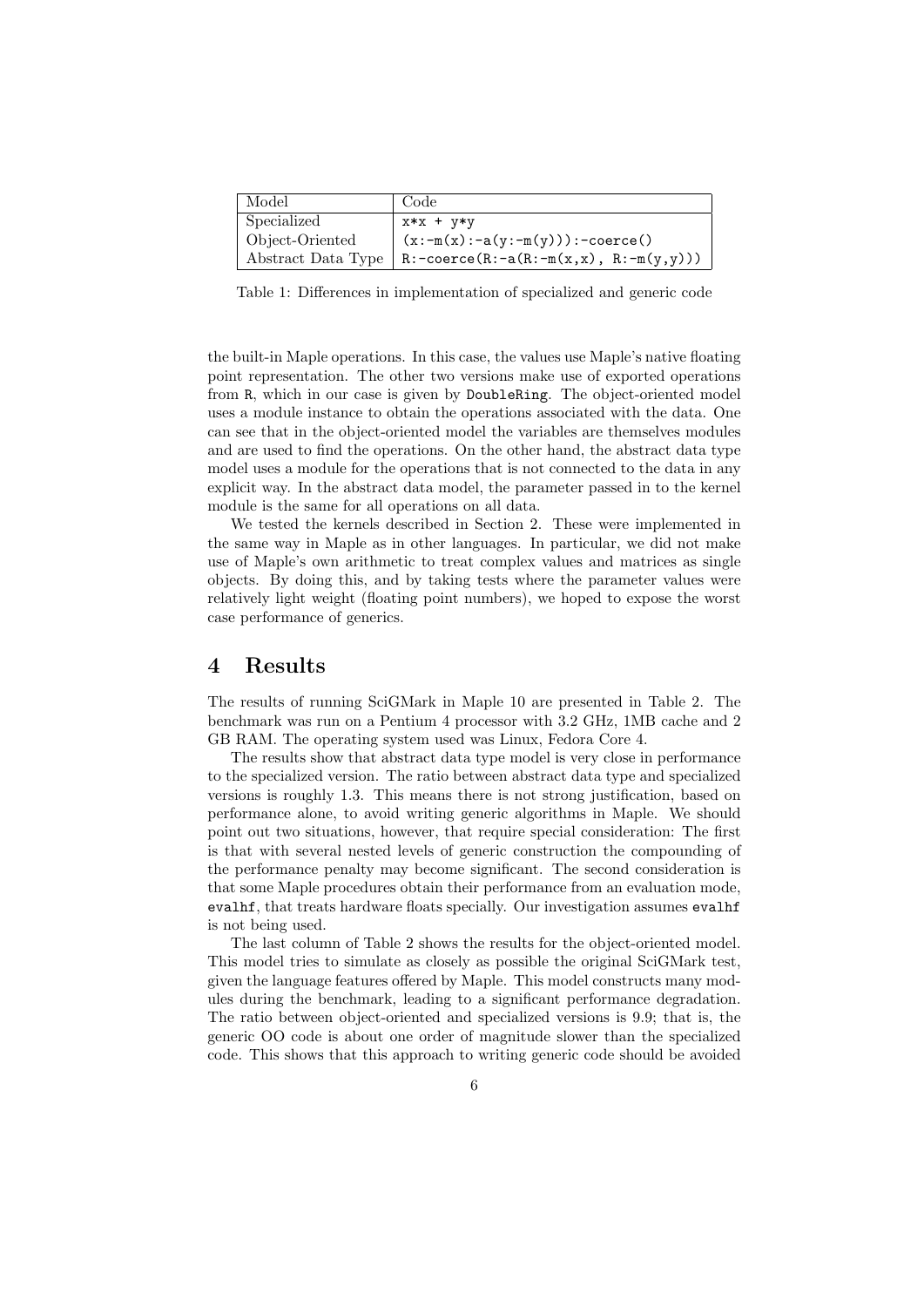| Test                         | Specialized | Abstract  | Object   |
|------------------------------|-------------|-----------|----------|
|                              |             | Data Type | Oriented |
| Fast Fourier Transform       | 0.123       | 0.088     | 0.0103   |
| Successive Over Relaxation   | 0.243       | 0.166     | 0.0167   |
| Monte Carlo                  | 0.092       | 0.069     | 0.0165   |
| Sparse Matrix Multiplication | 0.045       | 0.041     | 0.0129   |
| LU factorization             | 0.162       | 0.131     | 0.0111   |
| Composite                    | 0.133       | 0.099     | 0.0135   |
| Ratio                        | 1.0         | 1.3       | 9.9      |

Table 2: SciGMark MFlops in Maple 10

in Maple. If generic object-oriented code is truly required for some application, it would be worthwhile to explicitly separate the instance-specific data values from a shared-method module. Then values would be composite objects (e.g. lists) with one component being the shared module.

The performance penalty for generic code should not discourage writing of generic code, but rather encourage compiler writers to think harder about optimizing generic code constructs. Generic code is useful, they provide a much needed code reuse that can simplify the libraries. An example of such optimization has been proposed by specializing the type according to the particular parameter used when constructing the type, as mentioned in [2].

### 5 Conclusion

There are certain benefits that a generic programming style provides, including improved modularity, improved maintainability and re-use, and decreased duplication. In a mathematical context, writing programs generically also helps programmers operate at a higher, more appropriate level of abstraction. With these potential benefits, it is important to understand whether there are opposing reasons that preclude use of this style. We have made a quantitative assessment of the performance impact of using a generic programming style in Maple.

We have found that writing generic code using parametric polymorphism and abstract data types does not introduce an excessive performance penalty in Maple. We believe that this is in part due to the fact that Maple is interpreted and there is little overall optimization. Even specialized code executes function calls for each operation. Carefully written generic code and code that is not excessively generic can do well in Maple environment. We suggest that it would be worthwhile to consider modifications to the Maple programming language to make generic programming easier.

Writing code in Maple that tries to simulate the sub-classing polymorphism provided by object-oriented languages such as Java, can be very expensive in Maple. The code written using this approach can be an order of magnitude slower compared to the specialized code.